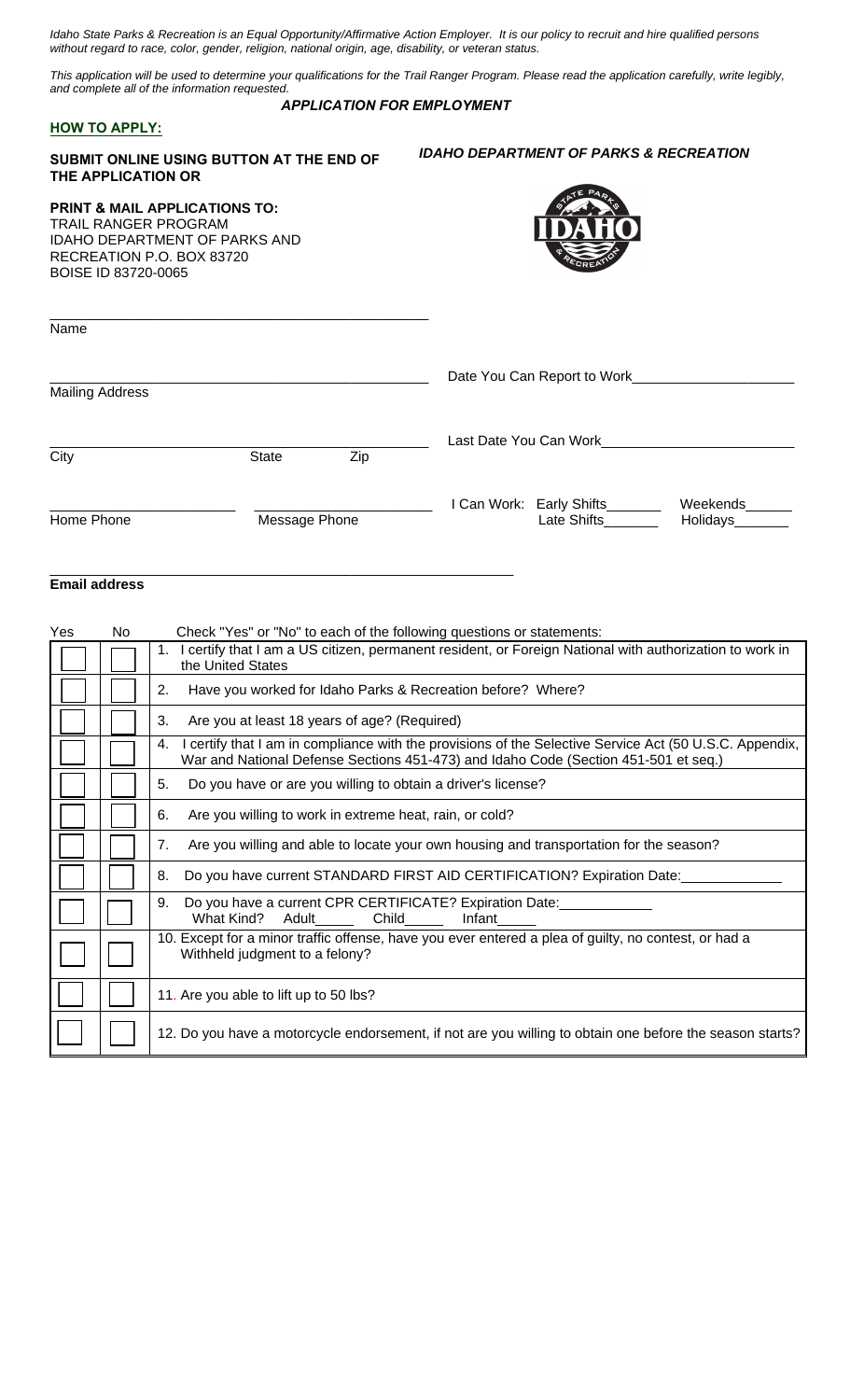# **JOB RELATED EXPERIENCE**

| Employer<br>Phone<br>to to the state of the state of the state of the state of the state of the state of the state of the state of the state of the state of the state of the state of the state of the state of the state of the state of the stat                                                                                 | Employer<br>Phone<br>to                                                                                                    |
|-------------------------------------------------------------------------------------------------------------------------------------------------------------------------------------------------------------------------------------------------------------------------------------------------------------------------------------|----------------------------------------------------------------------------------------------------------------------------|
| City/State<br>Dates of Employment<br>DUTIES:<br><u> 2000 - Jan James James James James James James James James James James James James James James James James J</u>                                                                                                                                                                | City/State<br>Dates of Employment                                                                                          |
|                                                                                                                                                                                                                                                                                                                                     |                                                                                                                            |
| Phone<br>Employer<br>to                                                                                                                                                                                                                                                                                                             | Employer<br>Phone<br>to                                                                                                    |
| City/State<br>Dates of Employment<br>DUTIES:<br><u> 1980 - Jan Barbarat, martin da shekara 1980 - Andrea Santana (</u>                                                                                                                                                                                                              | City/State<br>Dates of Employment                                                                                          |
|                                                                                                                                                                                                                                                                                                                                     | Reason for Leaving: Management Contains a series of the Reason for Leaving:                                                |
| Information requested is VOLUNTARY. Data will be used to monitor our recruitment and selection practices and will be<br>kept separate from application. Male____; Female____; Over 40 years of age____;<br>Black_____; White_____; Hispanic_____; Asian American_____; Native American Indian_____.                                 | <b>COMPLETE REVERSE SIDE - YOU MAY ATTACH ADDITIONAL INFORMATION IF YOU WISH</b>                                           |
|                                                                                                                                                                                                                                                                                                                                     |                                                                                                                            |
| to choose.<br>KEY: 1. I am not willing to do this.<br>2.<br>I have not done this before, but am willing to learn.<br>3.<br>I know how to do this, but have no on-the-job experience.<br>I have some experience in this OR have received training in this.<br>4.<br>This is a major task in my current and/or previous job(s).<br>5. | For each item, put a number from 1 to 5 which best describes your experience. Use the following key to decide which number |
| <b>TRAIL MAINTENANCE:</b><br>_______ Felling Trees<br>__ Rebuilding Trail Tread<br>Blazing, Signing, Marking                                                                                                                                                                                                                        | ____ Installing, cleaning, water bars and drain dips<br>Trimming Brush<br>Map and Compass Reading                          |
| <b>EQUIPMENT OPERATION</b><br>Chainsaw<br>_____ Pulaski                                                                                                                                                                                                                                                                             | Off-Highway Motorcycle<br>______ Truck (manual shift)                                                                      |
| <b>OFFICE/CLERICAL:</b><br>_____ Checking records for accuracy<br>Logging or posting information<br>__ Computer operation<br>__ Typing: WPM_________                                                                                                                                                                                | ____ Answering business telephone                                                                                          |
| <b>PUBLIC RELATIONS &amp; INTERPRETATION:</b>                                                                                                                                                                                                                                                                                       |                                                                                                                            |
| <b>SUPERVISION:</b><br>Scheduling & assigning work to others                                                                                                                                                                                                                                                                        | Training others                                                                                                            |
| Region(s) you would prefer to work from. Please select the region(s) that apply.                                                                                                                                                                                                                                                    |                                                                                                                            |
| Boise   Coeur d'Alene     Idaho Falls                                                                                                                                                                                                                                                                                               |                                                                                                                            |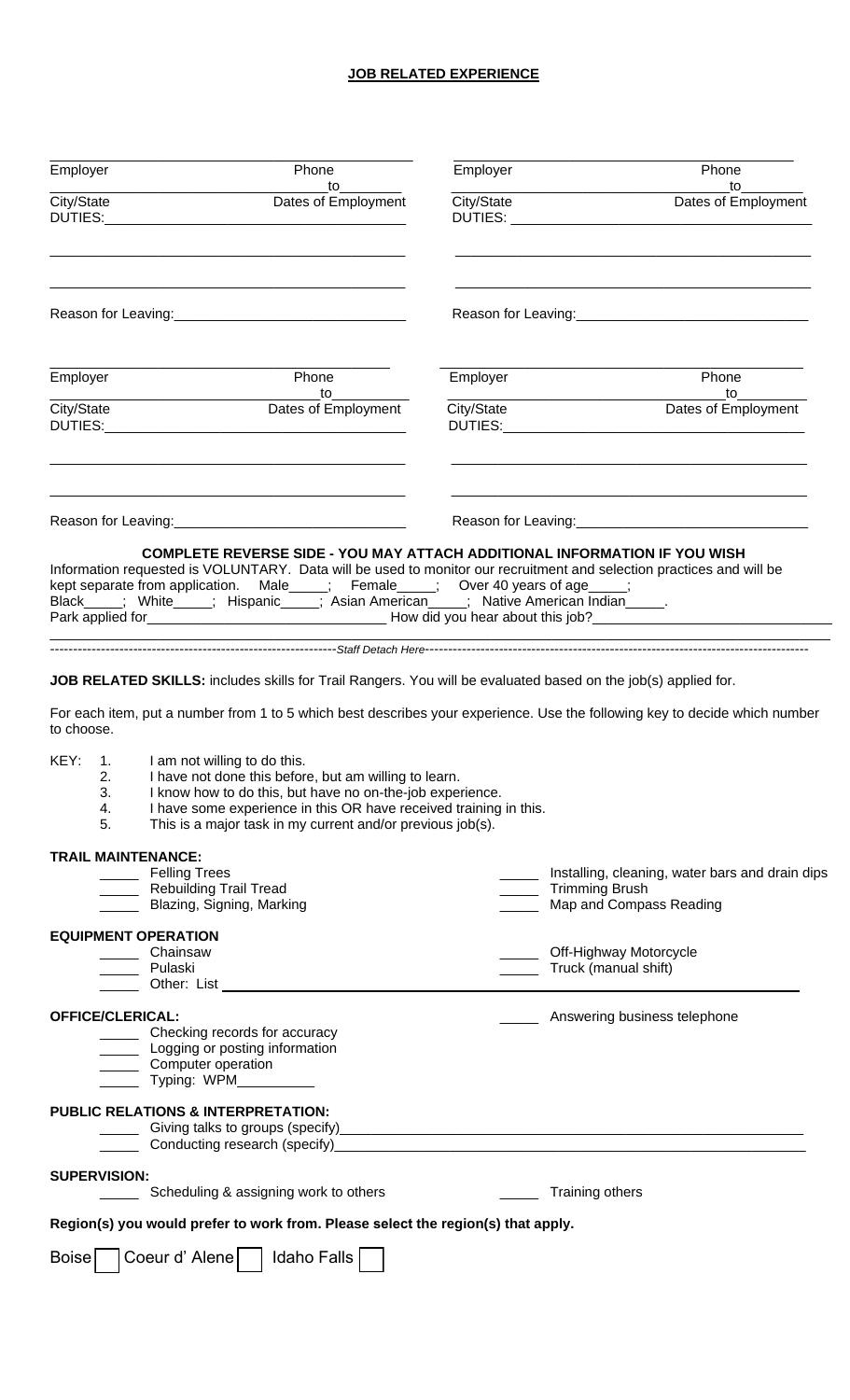**1) How many years have you been riding single-track trails on a motorcycle?** 

**2) Are you willing to spend up to eight days away from home?** 

**3) Are you confident in your ability to change a flat motorcycle tire in the field?** 

**4) What is the procedure for changing a drowned out (water logged) motorcycle? What do you do when you get back to camp?** 

**5) Give the name of a trail in Idaho or your state if you have not ridden in Idaho, including the trail number, National Forest District and drainage, you feel is the most difficult trail you have ever ridden on a motorcycle.** 

**6) Why is the trail in question 6 so difficult?** 

**7) What is a Pulaski and what can it be used for in trail maintenance?** 

**8) What riding areas are you familiar with in Idaho?** 

**9) On a motorcycle, what skill level would you consider yourself? (Circle answer) Beginner, Novice, Intermediate, Advanced, Expert** 

**DESCRIBE YOUR EXPERIENCE ON MAINTENANCE AND REPAIR OF MOTORCYCLES AND CHAINSAWS:**